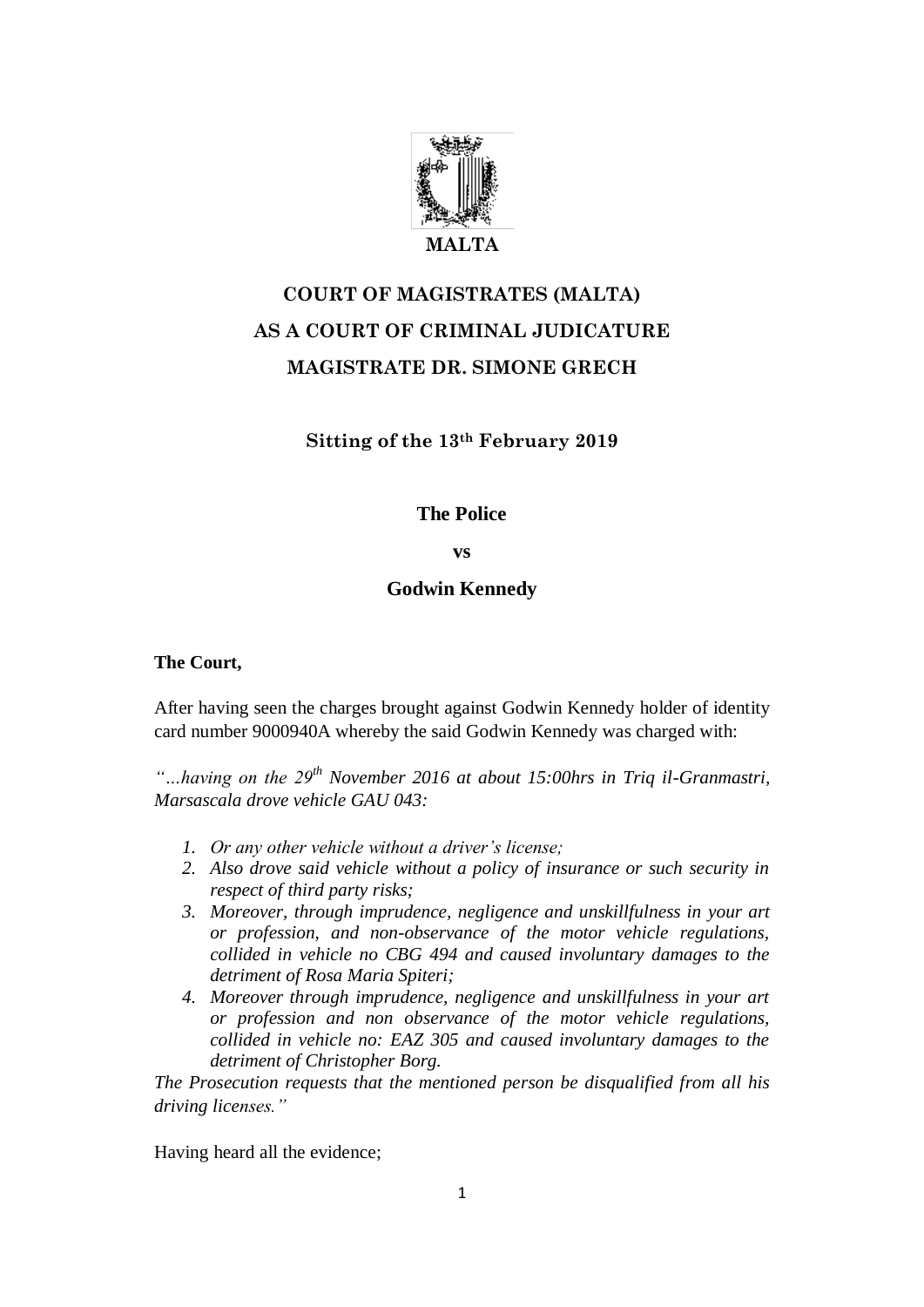Having seen all the documents presented;

Having heard final submissions;

Having seen all the acts of this case;

#### **Considers;**

#### **First Charge:**

The accused is being charged that he had no driver's license. Article 15(1) of Chapter 65 of the Laws of Malta stipulates that

*Any person who -(a) drives a motor vehicle or other vehicle without a licence or an unlicensed motor vehicle or other vehicle, or in a reckless, negligent or dangerous manner, provided that no licence shall be required in relation to a bicycle; or(b) causes, suffers or permits his car to be driven by a person not duly licensed to drive a motor vehicle orother vehicle, shall be guilty of an offence and shall, on conviction, be liable to a fine (multa) not exceeding one thousand and two hundred euro(* $E1,200$ *) or to imprisonment not exceeding one year.*

Article 15 (3) stipulates that:

*In the case of any other offence under sub-article (1), the court shall, in addition to the punishment under that sub-article, disqualify the offender for holding or obtaining a driving licence for a period of not less than eight days.*

Although the prosecution did not bring evidentiary proof that the accused had no driving license, the accused admits this in his testimony given before this Court. The Court is thus satisfied that this charge has been proven.

### **Second Charge:**

The accused is being charged that he drove the vehicle GAU 0443 without having a policy of insurance or such security in respect of third party risks. Article 3 of Chap 104 of the Laws of Malta stipulates that:

*(1)Subject to the provisions of this Ordinance, it shall not be lawful for any person to use or to cause or permit any other person to use a motor vehicle on a road unless there is in force in relation to the user of the vehicle by that person or that other person, as the case may be,*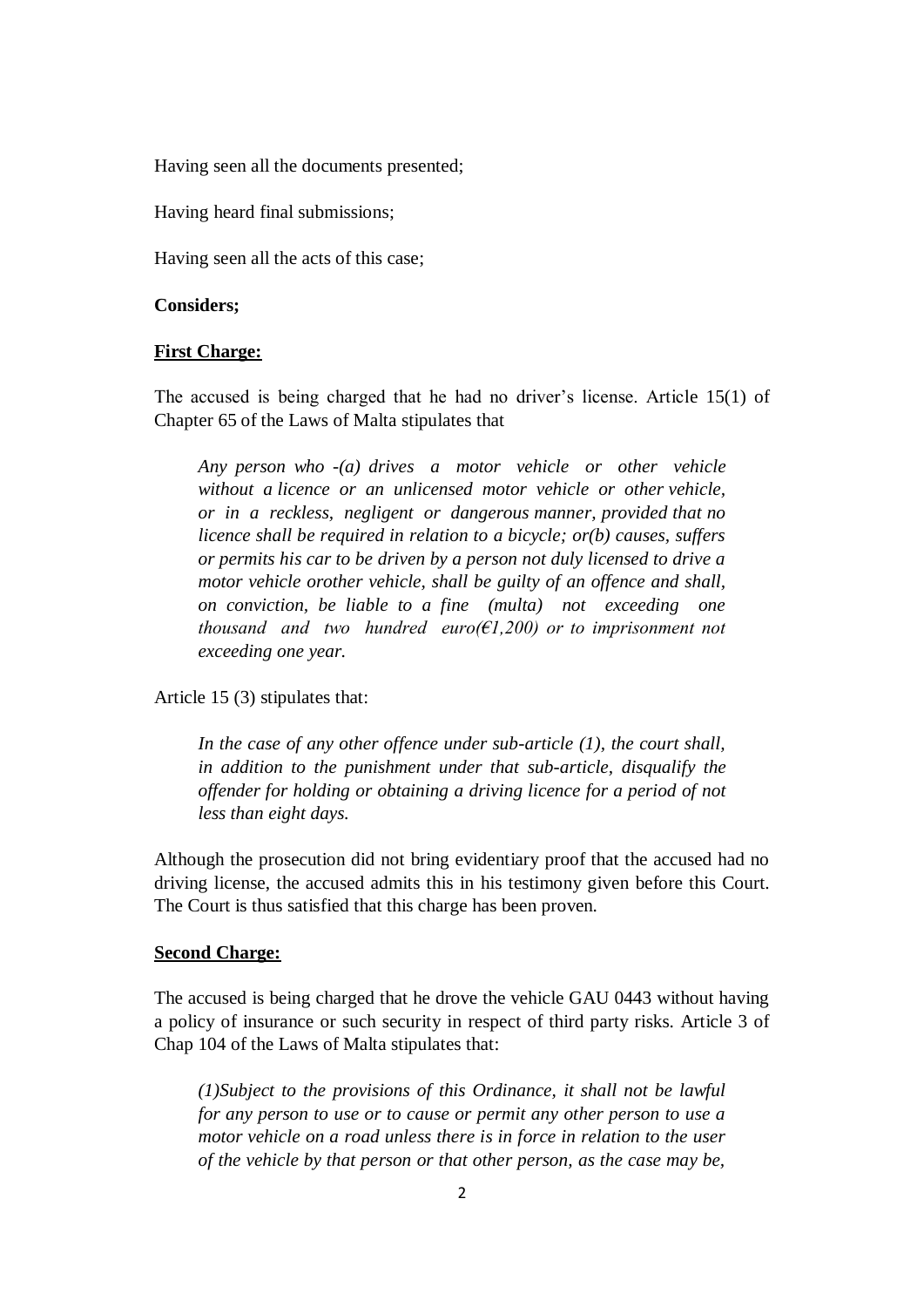*such a policy of insurance in respect of third-party risks as complies with the requirements of this Ordinance.*

*(1A) It shall be presumed that there was not a policy of insurance in force in terms of subarticle (1), unless the person charged with an offence under subarticle (1) shall show the contrary through the production of a certificate of insurance issued under article 4(4).*

*(1B) It shall be a valid defence, in prosecution for an offence under subarticle (1), for the defendant to prove that the offence was committed without his knowledge and that he exercised all due diligence to prevent the commission of the offence.*

*(2) If a person acts in contravention of this article he shall, on conviction, be liable –*

*(a) in the case of a first offence, to a fine (multa) of not less than two thousand and three hundred and twenty-nine euro and thirty-seven cents (€2,329.37) but not exceeding four thousand and six hundred and fifty-eight euro and seventy-five cents (€4,658.75) or to imprisonment for a term not exceeding three months, or to both such fine and imprisonment;*

*(b) in the case of a second offence, to a fine (multa) of not less than four thousand and six hundred and fifty-eight euro and seventy-five cents (€4,658.75) but not exceeding five thousand and eight hundred and twenty-three euro and forty-three cents (€5,823.43) or to imprisonment for a term not exceeding six months, or to both such fine and imprisonment;*

*(c) in the case of a third or subsequent offence, to a fine(multa) of not less than five thousand and eight hundred and twenty-three euro and forty-three cents(€5,823.43) but not exceeding six thousand and nine hundred and eighty-eight euro and twelve cents(€6,988.12) or to imprisonment for a term not exceeding one year, or to both such fine and imprisonment, and (i) where the offence consists in the use of a motor vehicle on a road by a person who is the owner of the motor vehicle or an employee of, or a member of the family of and living with, the owner of the motor vehicle, when there is not in force a policy of insurance in respect of such vehicle as complies with the requirements of this Ordinance, the court shall, in addition to the punishments laid down in this subparagraph, order the forfeiture of the motor vehicle; (ii) where the offence, as aforesaid, is committed by any other person, the court shall, in addition to the punishments laid down in this subparagraph, impose a further fine (multa) equivalent to the value of the motor vehicle.*

*(2A) A person convicted of an offence under this article shall(unless the court for special reasons thinks fit to order otherwise and without prejudice to the power of the court to order a longer period of*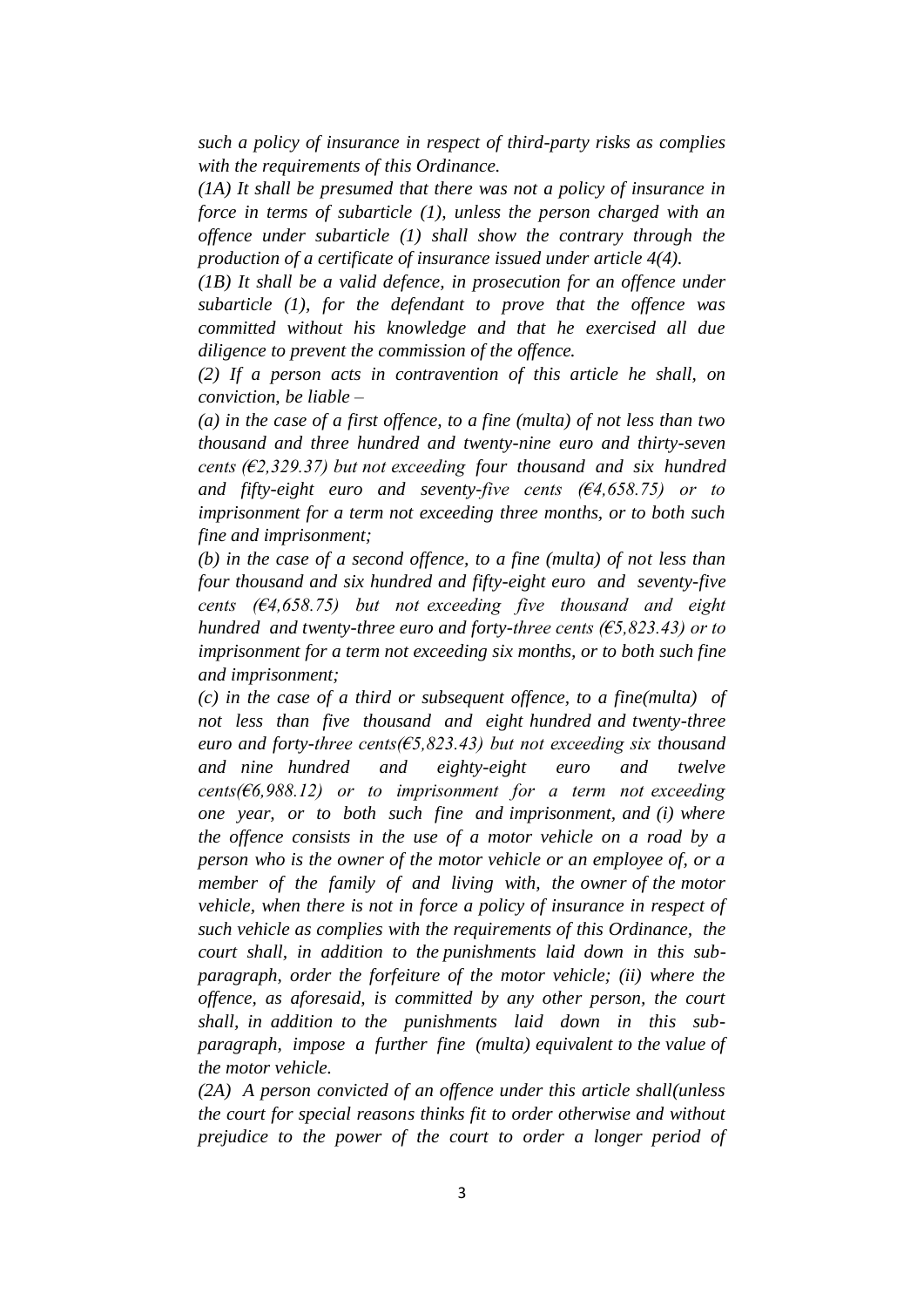*disqualification) be disqualified from holding or obtaining a driving licence for a period of twelve months from the date of the conviction:* 

*Provided that if the execution of the judgment ordering the conviction is stayed in view of the declared intention of the person convicted to enter an appeal against such judgment, the period of disqualification shall commence to run -(a) if it is confirmed or reduced by the judgment of the Court of Criminal Appeal, from the date of such judgment;(b) if an application of appeal is not filed within the time established by law, from the day next following the day on which such time expires; (c) if the appeal is withdrawn by note, from the day when such note is filed in the court or, if the appeal is otherwise abandoned after the filing of the application of appeal, from such day as the Court of Criminal Appeal shall, on application of the Commissioner of Police or of the Authority for Transport in Malta, establish. (*

*2B) The provisions of article 21 of the Criminal Code and of the Probation Act, shall not apply in respect of any offence against the provisions of this article.* 

*(3) Notwithstanding any enactment prescribing a time within which proceedings may be brought before any court, proceedings for an offence under this article may be brought - (a) within a period of six months from the date of the commission of the alleged offence; or (b) within a period which exceeds neither three months from the date on which it came to the knowledge of the prosecution that the offence had been committed nor one year from the date of the offence, whichever period is the longer.*

*(4) This article shall not apply - (a) to any motor vehicle owned by the Government of Malta when such vehicle is used and employed exclusively in the service of the Government of Malta;(b) to any specified class of motor vehicles to which or to certain natural or legal persons, whether public or private, to whom the Minister responsible for transport shall by regulation direct that this article shall not apply:*

*Provided that any loss or injury caused in Malta or in the territory of a designated State by a motor vehicle belonging to a natural or legal person, whether public or private, in respect of whom a derogation is provided under this Ordinance from the application of subarticle (1), shall be compensated according to criteria and procedures to be prescribed by regulations by the Minister responsible for Transport made under this article.* 

The Court notes that although proceedings were brought by Prosecution before the lapse of 6 months from the date of the commission of the alleged offence, the accused appeared before this Court during the sitting of the  $18<sup>th</sup>$  January 2018. He was not notified for the sitting of the  $10^{th}$  May 2017 and that of the  $22^{nd}$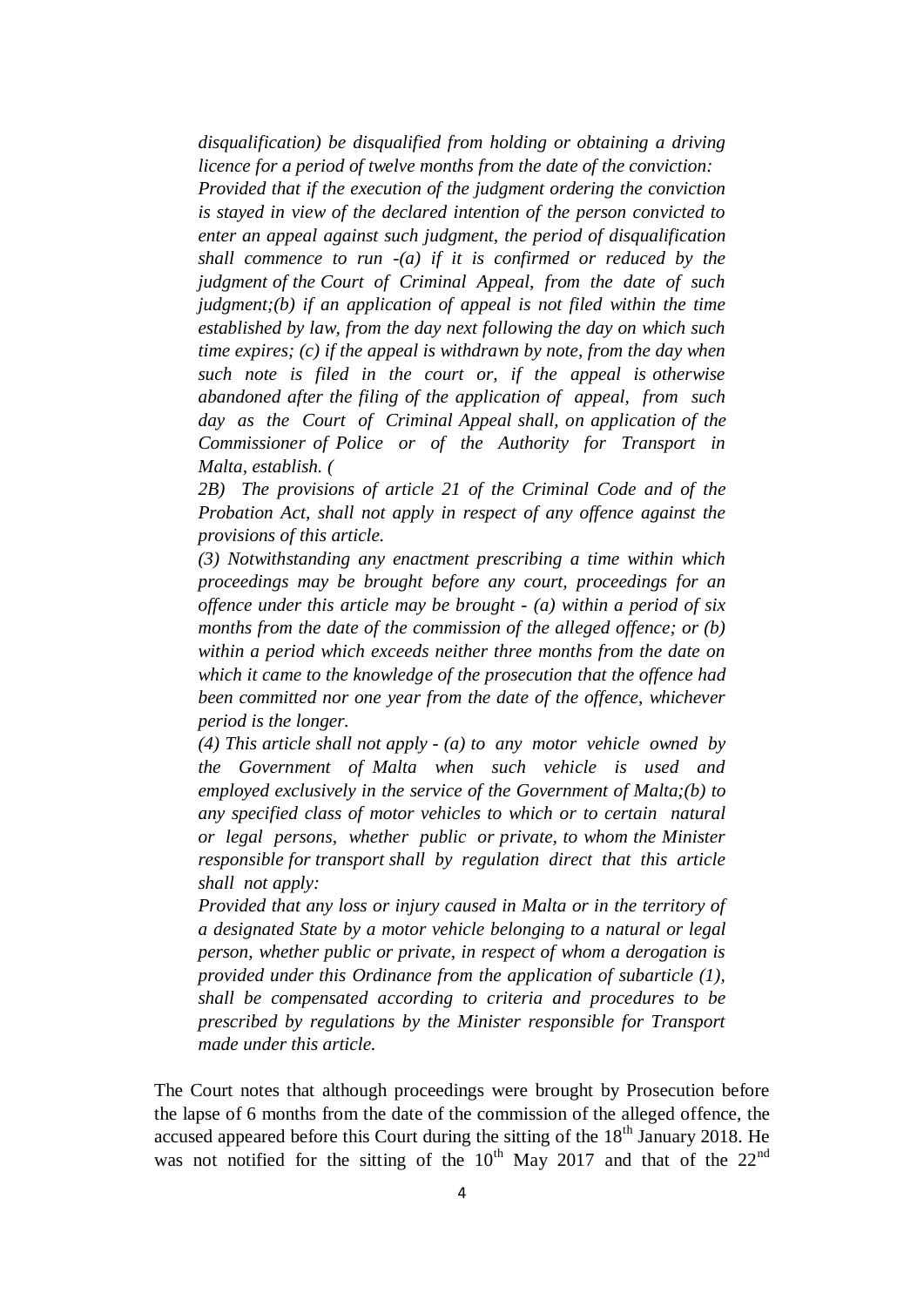November 2017. Consequently, the case was not notified to the accused prior to the lapse of 6 months from the date of the commission of the alleged offence.

As a result, the Court does not find that the requisite of Article 3(3) of Chap 104 of the Laws of Malta was satisfied.

#### **Third and Fourth Charges**

The accused was charged with having through imprudence, negligence and unskillfulness in his art or profession and non observance of the motor vehicle regulations, collided in two vehicles and caused involuntary damages to the said vehicles.

Article 328(d) of Chapter 9 of the Laws of Malta stipulates that:

*Whosoever, through imprudence, negligence or unskilfulness in his trade or profession, or through non-observance of any regulation, shall cause any fire or any damage, spoil or injury as mentioned in this sub-title, shall, on conviction, be liable - …..(d) in any other case, to imprisonment for a term not exceeding three months or to a fine (multa) or to the punishments established for contraventions: Provided that in the cases referred to in paragraph (d),except where damage is caused to public property, other than a motor vehicle, proceedings may be instituted only on the complaint of the injured part".* 

From the evidence brought, it resulted that the two vehicles indicated in the charges indeed sustained damages due to the collision which occurred when the accused was driving the vehicle GAU 043.

It also resulted that the owners of the two vehicles were paid for the damages sustained by the owner of the vehicle GAU 043.

#### **Decide**

This Court, after having seen the articles  $15(1)(a)(3)$  Chapter 65 of the Laws of Malta; Articles 3(1) and (3) of Chapter 104 of the Laws of Malta and Article 328(d) of Chapter 9 of the Laws of Malta; finds the accused Godwin Kennedy guilty of the first, third and fourth charges brought against him and condemns him to pay a fine (multa) for the amount of three hundred Euro (EUR 300) payable over a period of six (6) months by monthly instalments of fifty Euro ( $\epsilon$ 50) starting from 1st March 2019. Furthermore the Court orders that any driving licence of the accused be suspended for a period of ten (10) days, which period starts running from midnight of the date of this judgement. The Court finds that the proceedings against the accused with regards to the second charge are time-barred in terms of